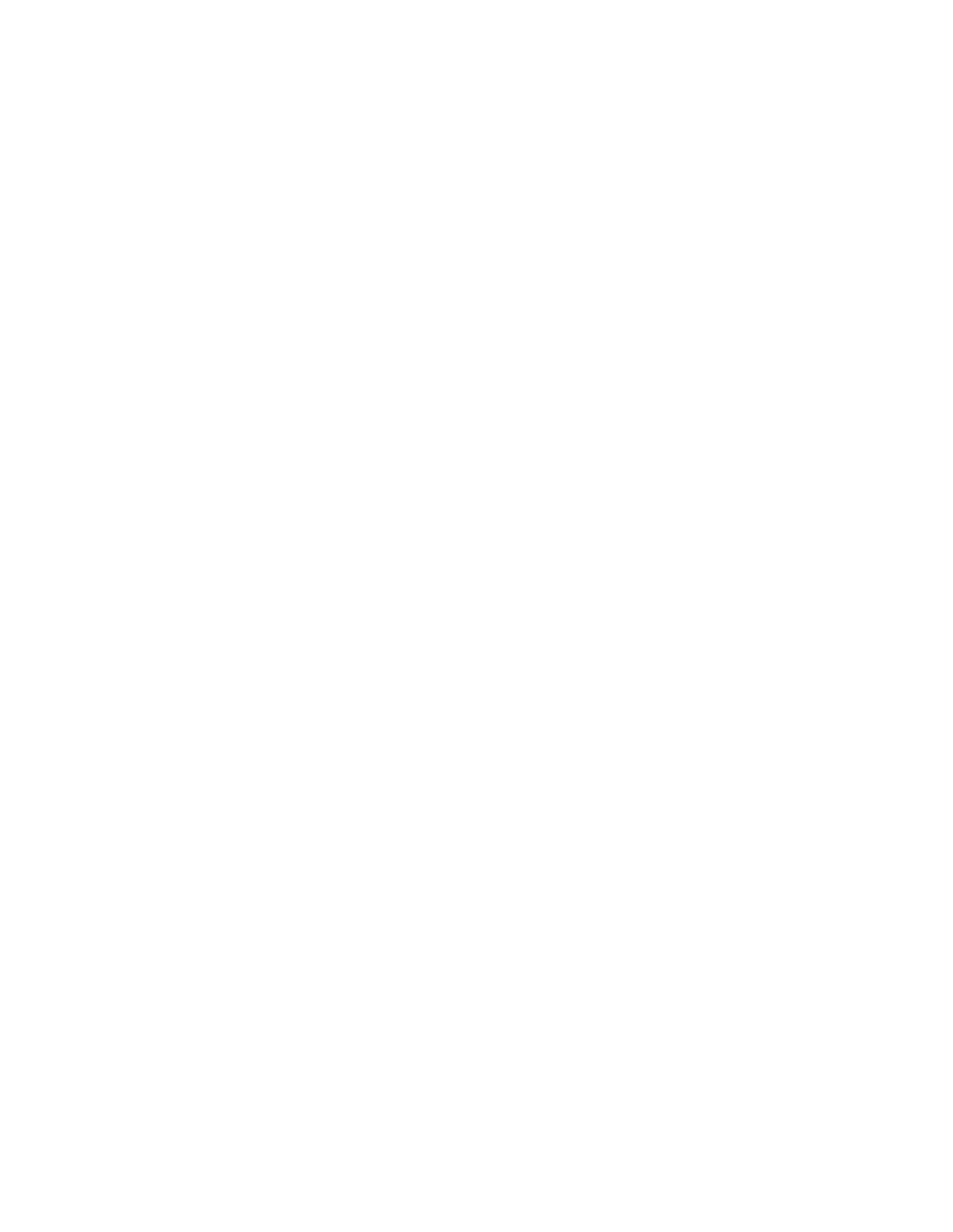#### **Census at School Food Preference Survey**

**Subjects Taught:** Mathematics, Language Arts, Nutrition, Social Studies, National Family and Consumer Sciences

#### **Grade Levels:** 5-8

**Brief Description:** Students will participate in the Census at School program, complete the on-line questionnaire and compare the results with their class, school, U.S. students and beyond to learn about statistics, nutrition, and cultural differences; apply graphing, mathematics, and analysis skills to realworld examples; and justify their analysis of data.

**Objectives:** At the end of this lesson the students will be able to:

- 1. Complete the Census at School on-line survey;
- 2. Use statistical concepts to analyze real data collected from their class, school, peers across the United States and perhaps internationally to assess similarities and differences and draw conclusions;
- 3. Use appropriate graphs to depict data;
- 4. Develop a logical argument supporting their analysis of data;
- 5. Transfer the knowledge gained to analyze progress toward meeting nutritional recommendations and identify cultural differences.

**Life Skills:** Analyzing, applying, comparing similarities and differences, developing a logical argument, differentiating, formulating, identifying, summarizing, synthesizing,

**Materials Needed:** Copies of the survey instrument

Pens or pencils Computers with Internet Access Copies of MyPlate diagrams and food groups descriptions

**Time:**

**Preparation to Take Survey (measurements, conversions, etc.):** 30-40 minutes **Reviewing Data with Students Prior to Taking On-line Survey:** 20 minutes **Taking Census Survey:** 15-20 minutes **Activity One:** Two, 45 minute to 1 hour sessions **Activity Two:** 45 minutes **–** 1 hour **Extensions:** 45 minutes **–** 1 hour

#### **Preparation:**

1. Prior to conducting this lesson, review whether the school has a policy on students providing personal information on-line. If so, determine the appropriate communications needed with parents and/or legal guardian (to assure that information is confidential and summaries only will be used) and permission that must be obtained for student participation. Information about Internet security, the survey, questions that will and will not be asked on the survey, and how the information gathered will be used are found under the Security on the Web section available at <http://www.amstat.org/censusatschool/> under the Teacher button. You will find other information there as well.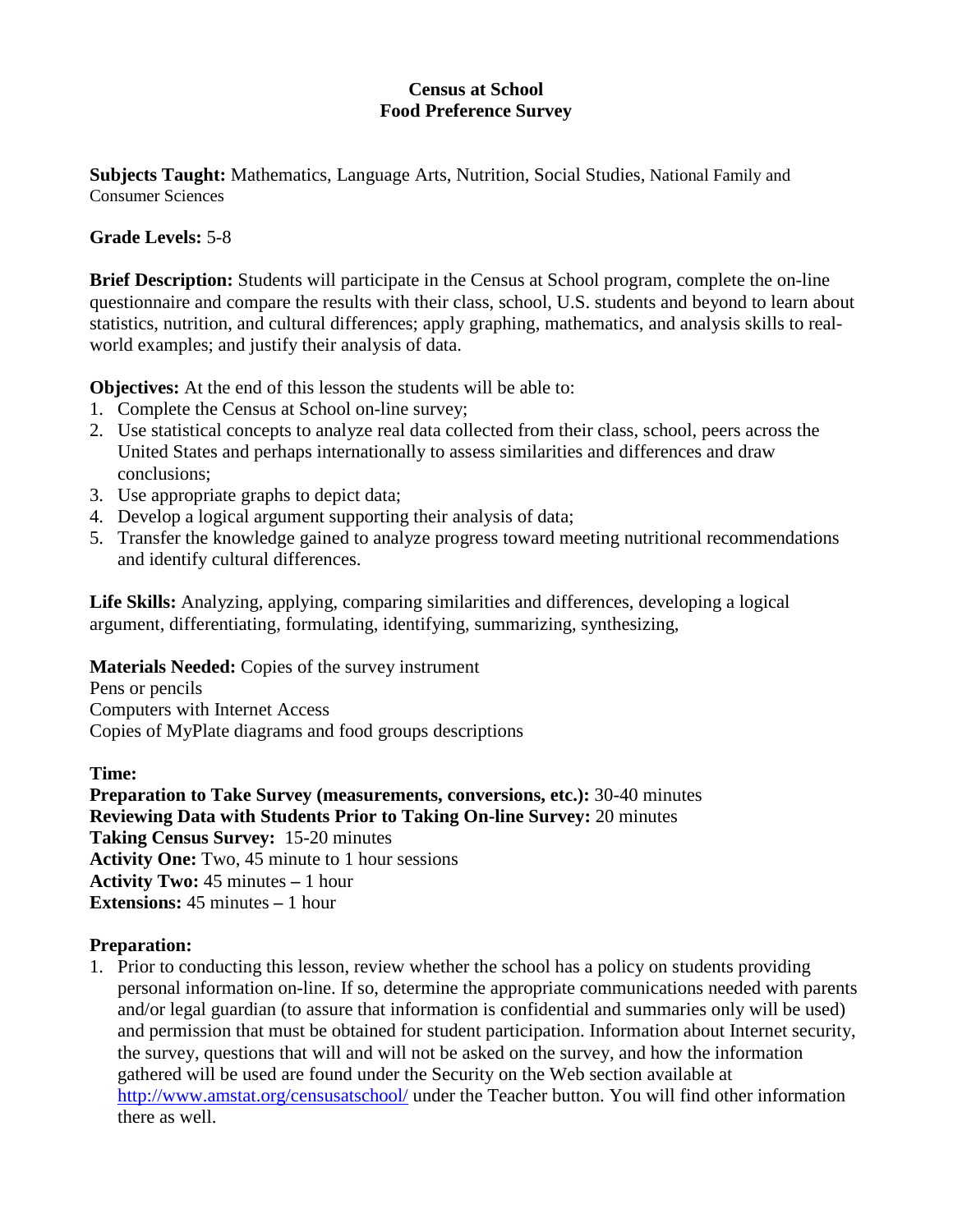- 2. Read and follow the teacher directions at<http://www.amstat.org/censusatschool/> under the Teacher Section, register your classes and obtain ID numbers for student use.
- 3. Print out copies of the survey, found at [http://amstat.org/censusatschool/pdfs/C@SQuestionnaire.pdf,](http://amstat.org/censusatschool/pdfs/C@SQuestionnaire.pdf) one per student, and have students complete their answers in writing in preparation to take the survey on-line. This will save time on the computer, streamline the student process, and give students time to prepare answers without pressure.
	- a. Students will need to participate in several activities that can be done in advance of completing the on-line survey – reaction time, memory test, reaction slider, etc. that will need to be completed on-line.
	- b. Students will also need to take several measurements in metric or make measurement comparisons (Which foot is longer your right or left?).
	- c. Pair up students to take and confirm measurements. It may avoid misinformation. There is a measurement guide available that will aid students at [http://www.amstat.org/censusatschool/pdfs/C@SMeasurementGuide.pdf\)](http://www.amstat.org/censusatschool/pdfs/C@SMeasurementGuide.pdf).
- 4. Review student surveys and conversions prior to taking on-line survey to avoid errors (for example, wrong units for height) and ensure that the data is correct.
- 5. Have students complete the Census at School survey at [http://www.amstat.org/censusatschool/students.cfm.](http://www.amstat.org/censusatschool/students.cfm) Students should select the "complete the online survey" link and enter the teacher provided class ID and password.
- 6. Follow the teacher instructions to observe and clean the data for each class to make sure values that do not make sense do not cause misunderstandings or confusion for students or skew results.
- 7. Download MyPlate diagrams and food group descriptions @<http://www.choosemyplate.gov/> and make copies for students – one per student.

**Vocabulary:** Analysis, analyze, statistics, statistical, variability, variables

**Common Core Standards Addressed:** See the chart at the end of the lesson.

#### **Background Information:**

The world we live in is constantly gathering, analyzing and reporting data. The evening news reports on political polls, scientific research findings, government census data, effectiveness of flu vaccines, and probabilities of events occurring – being struck by lightning, winning the lottery, or annual highway deaths, etc. Commercial use of consumer data has never been more prevalent – television ratings, shopper loyalty cards, tracking of on-line purchases, airline frequent flyer programs, frequent hotel stay programs, self-identified likes on social media, etc. That information is used by advertisers to target consumers. Personal profiles are developed from that data and used to market specific products to us. Not only do we need to be aware of the information being collected but how that information is being used.

We also need to understand the analysis and reporting of data as consumers and citizens. What does the report on that survey or scientific study mean? What is the probability of error? How will that analysis affect decision makers? Is this something I need to pay attention to and use to make decisions about my life and family? Should I cooperate and take the on-line survey as requested when I visit a Web site or answer the questions in a political poll? Why did I get that catalog in the mail or email with a promotional coupon?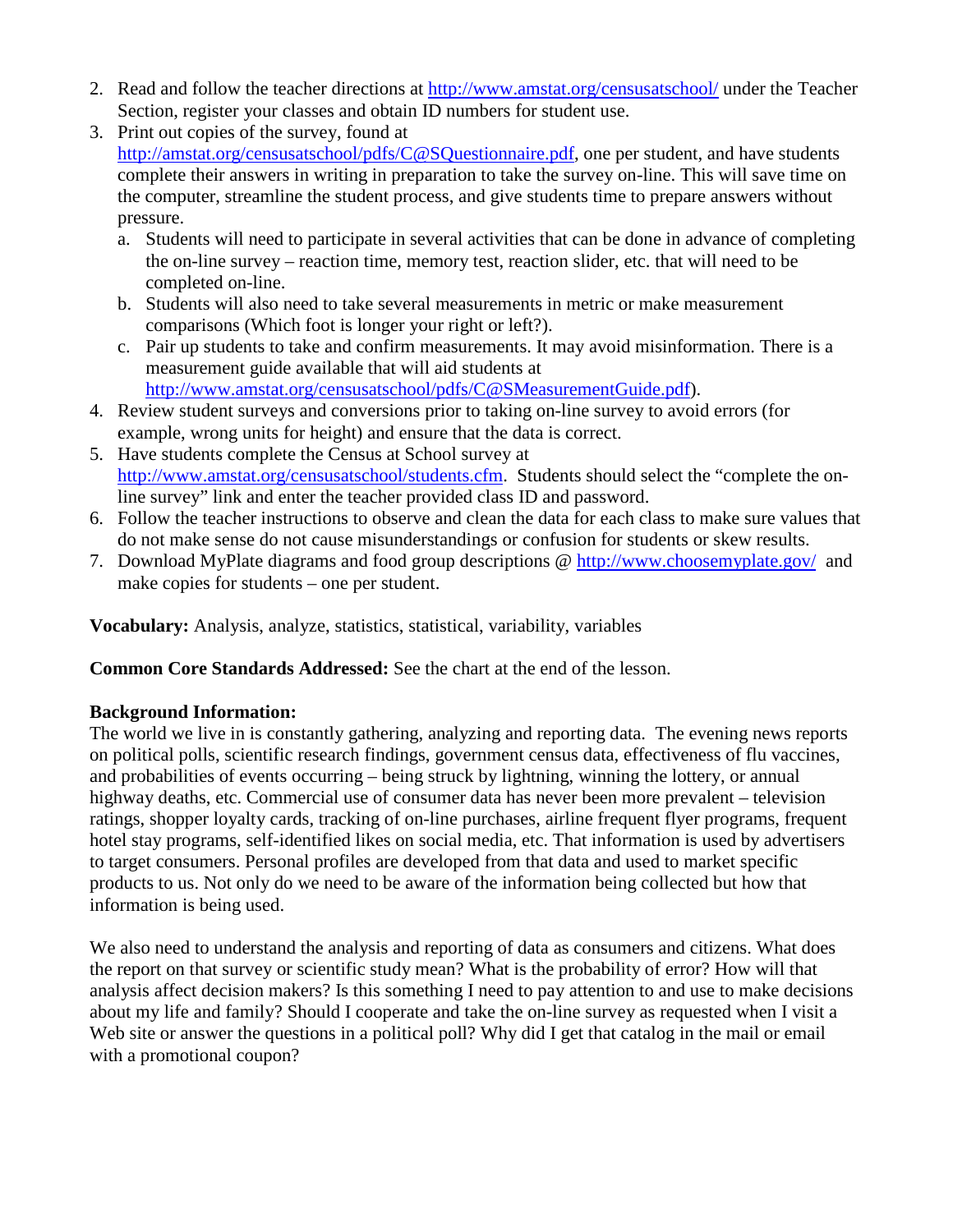This lesson introduces students to the collection of census data and helps them to identify why, how, and where such data can be used, who would like to know that information, how to analyze that data, and learn to understand the reporting and analysis of data.

### **Introduction**

- 1. Explain to the students that the class will be using the data from the Census at School survey that they have all taken in a number of lessons. For the purpose of this lesson we will be using questions 22, 23 and 24 about food and beverage preferences.
- 2. For older students review, for younger students introduce what is or is not a statistical questions by asking which of these questions is a statistical question: "What is your favorite food?" "What is the favorite food of the members of this class?"
- 3. The second question is a statistical question. Why? Because the first question will give one answer and the second will give a variety of answers – there is variability in the student answers.
- 4. If needed to reinforce the concept, ask more comparison questions. Which question in the pair is the statistical question:

"What beverage does the class drink most often?" *(Statistical question)* "What beverage do you drink most often?"

"Are you a vegetarian?" "Are the members of the class vegetarian?" *(Statistical question)*

"Do members of the class eat fish?" *(Statistical question)* "Do you eat fish?"

5. Discuss why each option is or is not a statistical question. *(A statistical question anticipates variability in the answers.)* What is a variable? *(A variable is a changeable value. The responses vary from one individual being questioned to another.)*

#### **Activity One**

- 1. State, "Using question 23, "What is your favorite type of food?" let's determine what the favorite foods are for students in this class." So, the question we are asking is, "What is the most popular favorite food for students in this class participating in U.S. Census at School?"
- 2. Walk students through this question:
	- a. Identify what are the variables for the class.
	- b. What are the numerical summaries for those variables?
	- c. What type of graph would best depict this data?
	- d. Graph the data.
	- e. Interpret the results and come to a conclusion.

*(The most popular favorite foods among the U.S. Census at School students in the sample were pizza/pasta and meat, which includes hamburgers.)*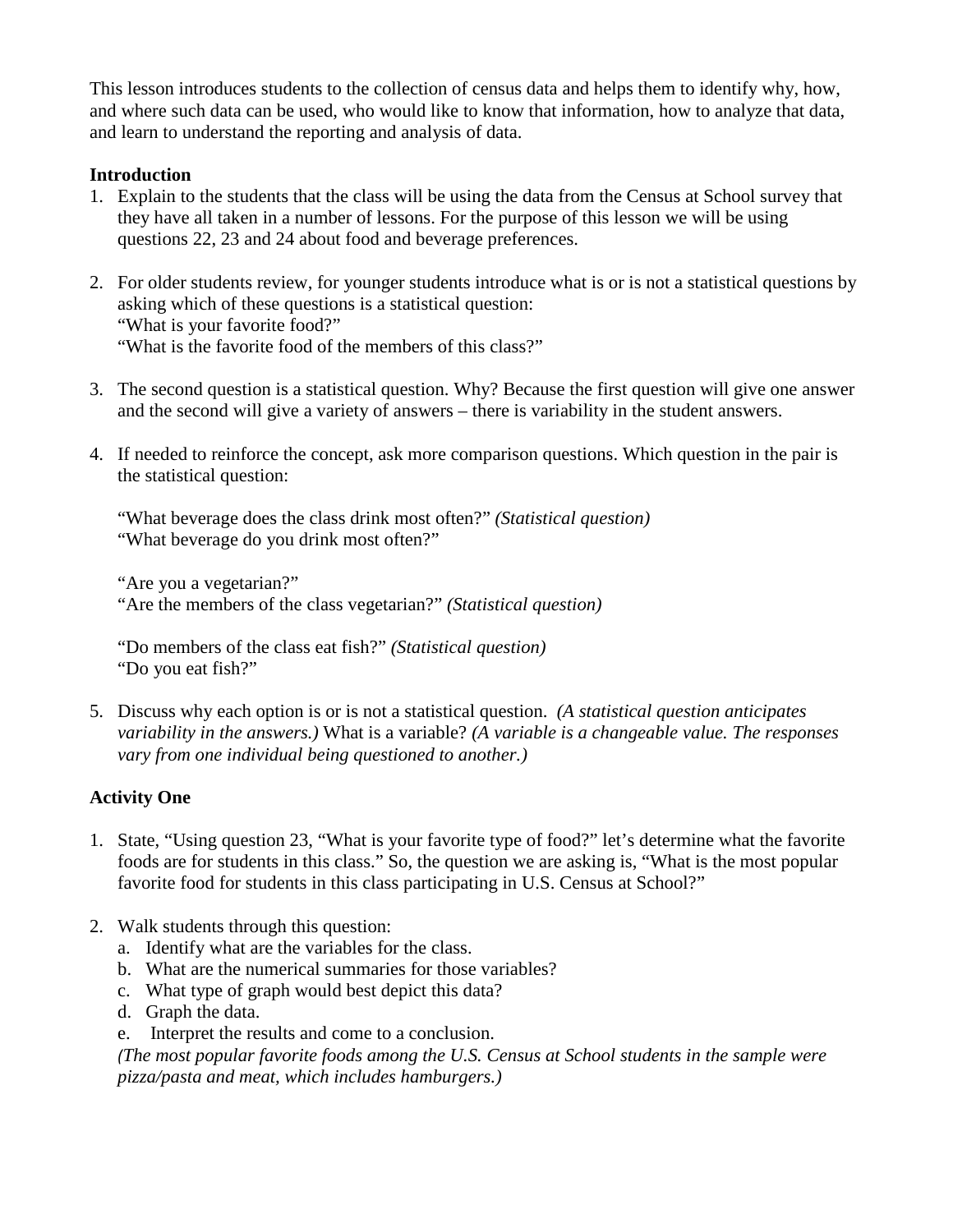- 3. Ask students, "To determine which foods are the least favorite of the class, what question should we ask and what process should we follow?" *(What are the least popular favorite foods of students in this class that are participating in the U.S. Census at School? Follow the same process listed above in 2.a-e. The least popular were vegetables and salads.)*
- 4. For these same two questions analyze the data for the other classes in the school, in the U.S. and for older students - internationally. Compare the results of their class with the school, U.S. and International students.
- 5. Ask, "If we wanted to find out what beverages students in the class drink most often what question would we need to answer?" *(What is the most common beverage consumed daily by students in this class?)*
- 6. Have students collect the data and analyze it to answer that question. Include appropriate graphs, variables and the numerical summaries for those variables.
- 7. To take the analysis one step further, ask the students what question do we need to ask to see if there is a difference between males and females in their preferred beverages? *(Does the favorite beverage of students participating in the U.S. Census at School differ by gender?*)
	- a. Have students collect the data and analyze it to answer that question. Include appropriate graphs, variables and the numerical summaries for those variables.
	- b. Then have students compare their results with this random sample taken of 500 U.S. Census at School Students:

| Random Sample of 500 U.S. Census at School Participants |                              |        |                |         |  |
|---------------------------------------------------------|------------------------------|--------|----------------|---------|--|
|                                                         |                              | Gender |                | Row     |  |
|                                                         |                              | Female | Male           | Summary |  |
|                                                         | Coffee                       | 6      |                |         |  |
| Be verage                                               | Energy drink                 | 2      | 5              |         |  |
|                                                         | Juice                        | 24     | 16             | 40      |  |
|                                                         | Mlk                          | 18     | 17             | 35      |  |
|                                                         | Other                        | 2      | $\overline{2}$ | 4       |  |
|                                                         | Pow dered drink              | 3      | 8              | 11      |  |
|                                                         | Soft drink (caffeinated)     | 23     | 25             | 48      |  |
|                                                         | Soft drink (non-caffeinated) | 1      | $\mathfrak{D}$ | 3       |  |
|                                                         | Sports drink                 | 5      | 21             | 26      |  |
|                                                         | Tea                          | 23     | 13             | 36      |  |
|                                                         | Water                        | 113    | 110            | 223     |  |
|                                                         | Column Summary               | 220    | 220            | 440     |  |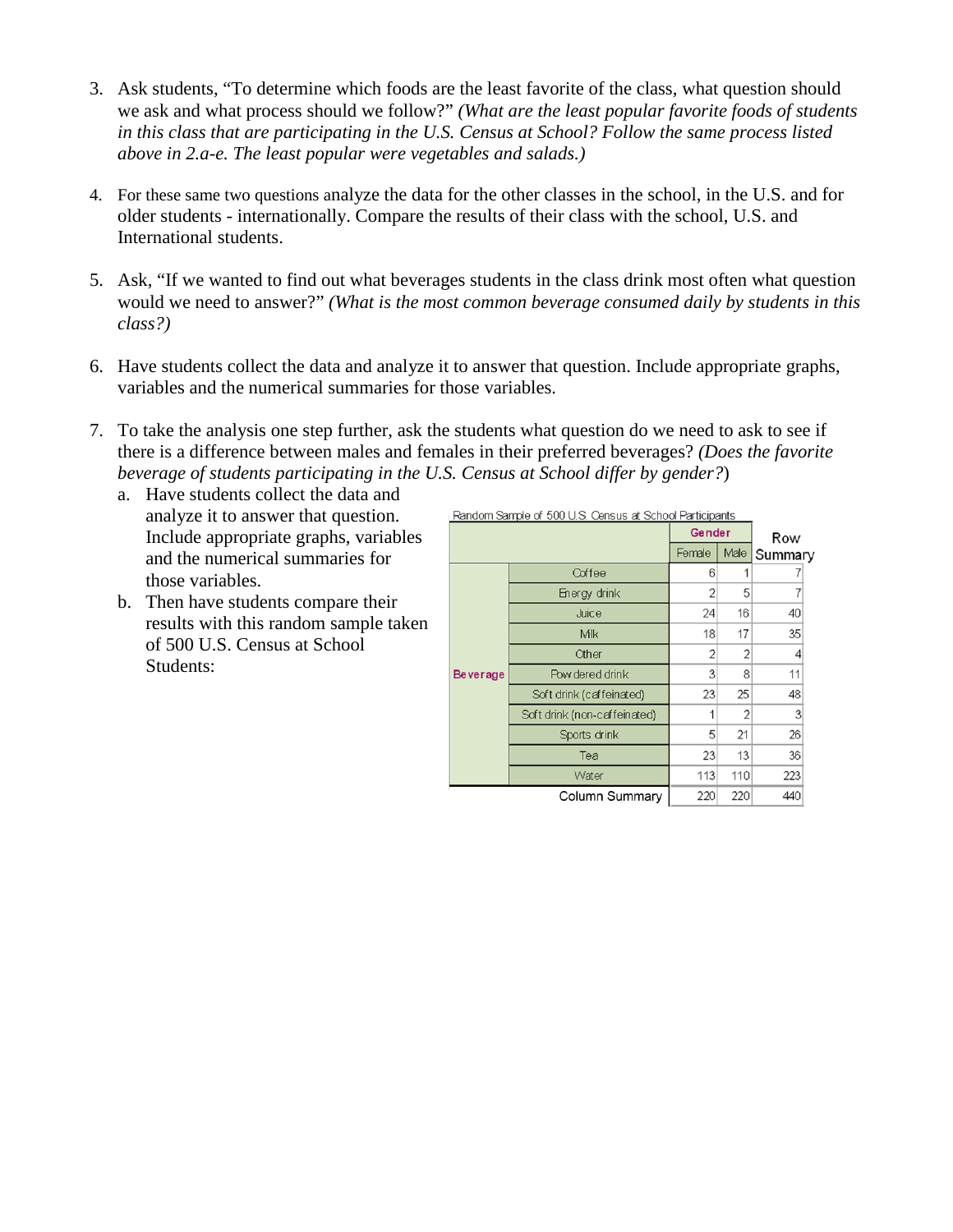

c. Although this is a random sample of 500 participants, you will note that there are only 400 responses and that they are equally distributed between 220 male and 220 female respondents. Why? (Only 440 people answered the question. The equal proportion of males to females is just a random happenstance. This is an actual random sample taken from the results of the survey and it had not been adjusted to create this result). Would you expect to receive equal distribution of males and females in all samples of students participating in Census at School? *(No)*

#### *(The most popular favorite beverage is water among students in this sample. The least popular is non-caffeinated soft drinks.)*

Although the proportion of males to females is equal in this sample, it is informative to investigate percentages in addition to comparing the frequencies of male/female across the favorite beverage categories to investigate a potential association between gender and favorite beverage.

Interpret the results for each category of beverage by percentage and relate your interpretation to the original question. If the gender percentages are the same across the favorite beverage categories, we do not have evidence of association.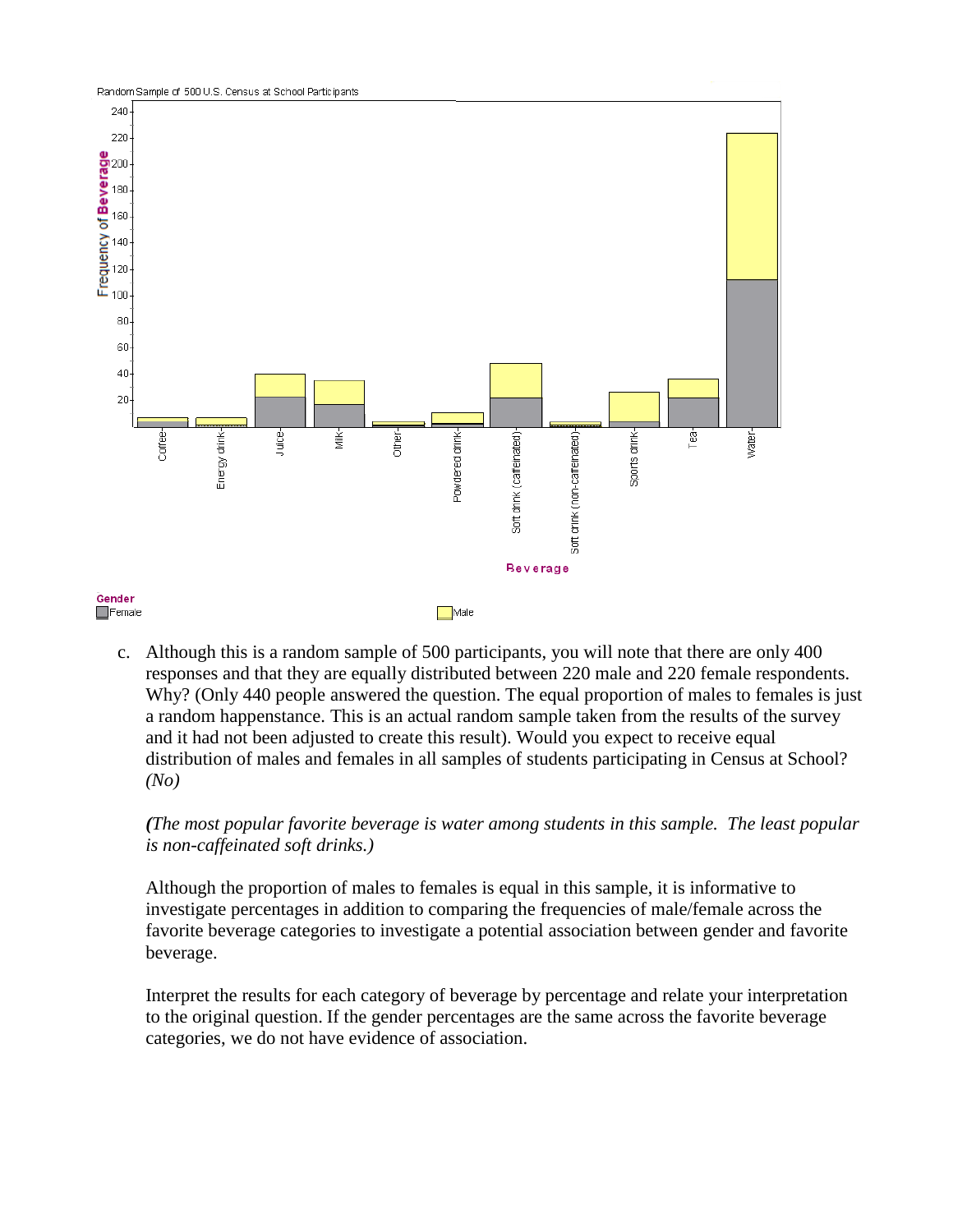| rangoni Sanipie or 500 0.3. Census at School Farticipants |                              |               |         |         |
|-----------------------------------------------------------|------------------------------|---------------|---------|---------|
|                                                           |                              | <b>Gender</b> | Row     |         |
|                                                           |                              | Female        | Male    | Summary |
|                                                           | Coffee                       | 85.7143       | 14.2857 | 100     |
| <b>Beverage</b>                                           | <b>Energy drink</b>          | 28.5714       | 71.4286 | 100     |
|                                                           | Juice                        | 60            | 40      | 100     |
|                                                           | <b>Milk</b>                  | 51.4286       | 48.5714 | 100     |
|                                                           | Other                        | 50            | 50      | 100     |
|                                                           | Pow dered drink              | 27.2727       | 72.7273 | 100     |
|                                                           | Soft drink (caffeinated)     | 47.9167       | 52.0833 | 100     |
|                                                           | Soft drink (non-caffeinated) | 33.3333       | 66.6667 | 100     |
|                                                           | Sports drink                 | 19.2308       | 80.7692 | 100     |
|                                                           | Tea                          | 63.8889       | 36.1111 | 100     |
|                                                           | Water                        | 50.6726       | 49.3274 | 100     |
|                                                           | Column Summary               | 50            | 50      | 100     |

Random Sample of 500 U.S. Census at School Participants



Male

Gender<br>EFemale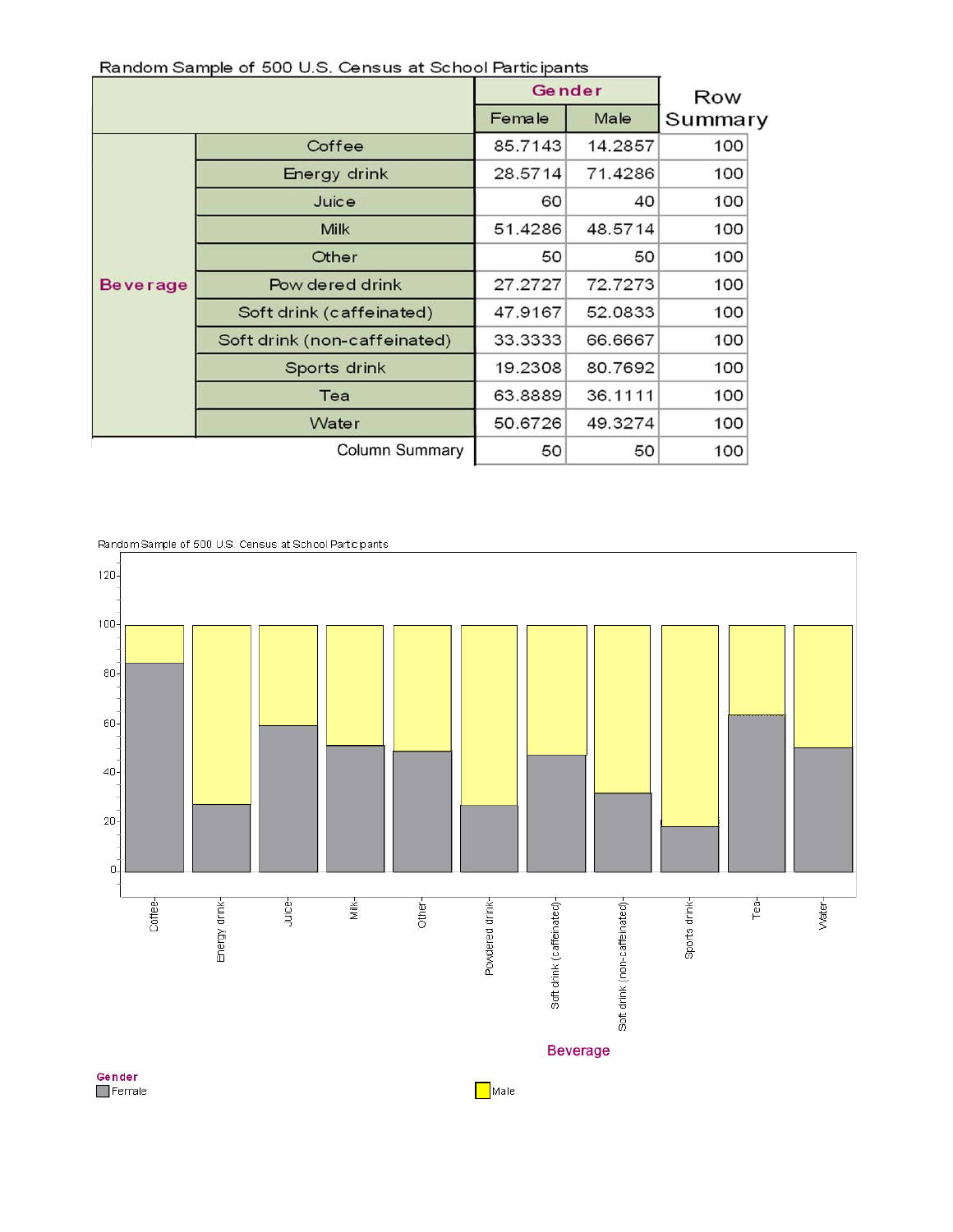*(Since they do differ in this case, we have evidence of potential relationship between gender and favorite beverage among participating U.S. Census at School students. It appears that some of the beverage types are preferred by a higher proportion of male students and some beverage types by a higher proportion of female students. Some of the beverage types have similar preferences among male and female students.*

*Of those U.S. Census at School students who prefer sports drinks, the largest percentage (80.8%) are males in this sample. Of those preferring energy drinks, powdered drinks, and non-caffeinated soft drinks, the majority are also males. Of those who prefer coffee, the largest percentage are females (85.7%). Of those preferring tea and juice, the majority are also females (63.9% and 60%, respectively. Other beverages such as water, which is the most popular among all the beverages, has a fairly similar proportion of males and females who prefer drinking water.)* 

d. Since these data come from a random sample of students participating in U.S. Census at School, what inferences might you draw to all students participating in U.S. Census at School about favorite beverages and the potential relationship between favorite beverage and gender? *(This might be representative of all students, or it might not.)* Do you expect the sample results to exactly equal the population data results of all U.S. Census at School students? *(Probably not.)*

#### **Activity Two**

1. Share that the class has examined questions 23 and 24, now let's turn our attention to question 22. Indicate that the next question to be examined will be: "Is there a potential association between favorite food and whether someone is vegetarian?

|                                      |                                                            |                      | Random Sample of 500 U.S. Census at School Participants |            |                |                |
|--------------------------------------|------------------------------------------------------------|----------------------|---------------------------------------------------------|------------|----------------|----------------|
| Have students collect the data<br>a. |                                                            |                      |                                                         | Vegetarian |                | Row            |
|                                      | and analyze it to answer that                              |                      |                                                         | No         | Yes            | Summary        |
|                                      | question. Include appropriate<br>graphs, variables and the |                      | <b>Breads/Sandwiches</b>                                | 11         | 3              | 14             |
|                                      | numerical summaries for                                    |                      | <b>Desserts</b>                                         | 25         | $\overline{c}$ | 27             |
|                                      | those variables.                                           |                      | Fruit                                                   | 43         | $\overline{2}$ | 45             |
|                                      | (The majority of students in the                           |                      | Meat                                                    | 92         |                | 93             |
|                                      | sample were not vegetarian.)                               |                      | No favorite                                             | 37         | 0              | 37             |
|                                      |                                                            |                      | Other                                                   | 11         |                | 12             |
|                                      | Comparing it to a random<br>sample of 500 U.S. Census at   | <b>Favorite_Food</b> | Pizza/Pasta                                             | 97         | 5              | 102            |
| School participants.                 |                                                            | Poultry              | 39                                                      | 0          | 39             |                |
|                                      |                                                            |                      | Rice/Noodle dishes                                      | 29         |                | 30             |
| $\mathbf{b}$ .                       | Although this is a random                                  |                      | <b>Salads</b>                                           | 4          |                | 5              |
|                                      | sample of 500 participants in                              |                      | Seafood                                                 | 33         | $\overline{2}$ | 35             |
|                                      | U.S. Census at School, why                                 |                      | Soups                                                   | 5          |                | 6              |
|                                      | are there only 447 responses                               |                      | Vegetables                                              | 0          | $\overline{2}$ | $\overline{2}$ |
|                                      | to this question in this<br>sample?                        |                      | <b>Column Summary</b>                                   | 426        | 21             | 447            |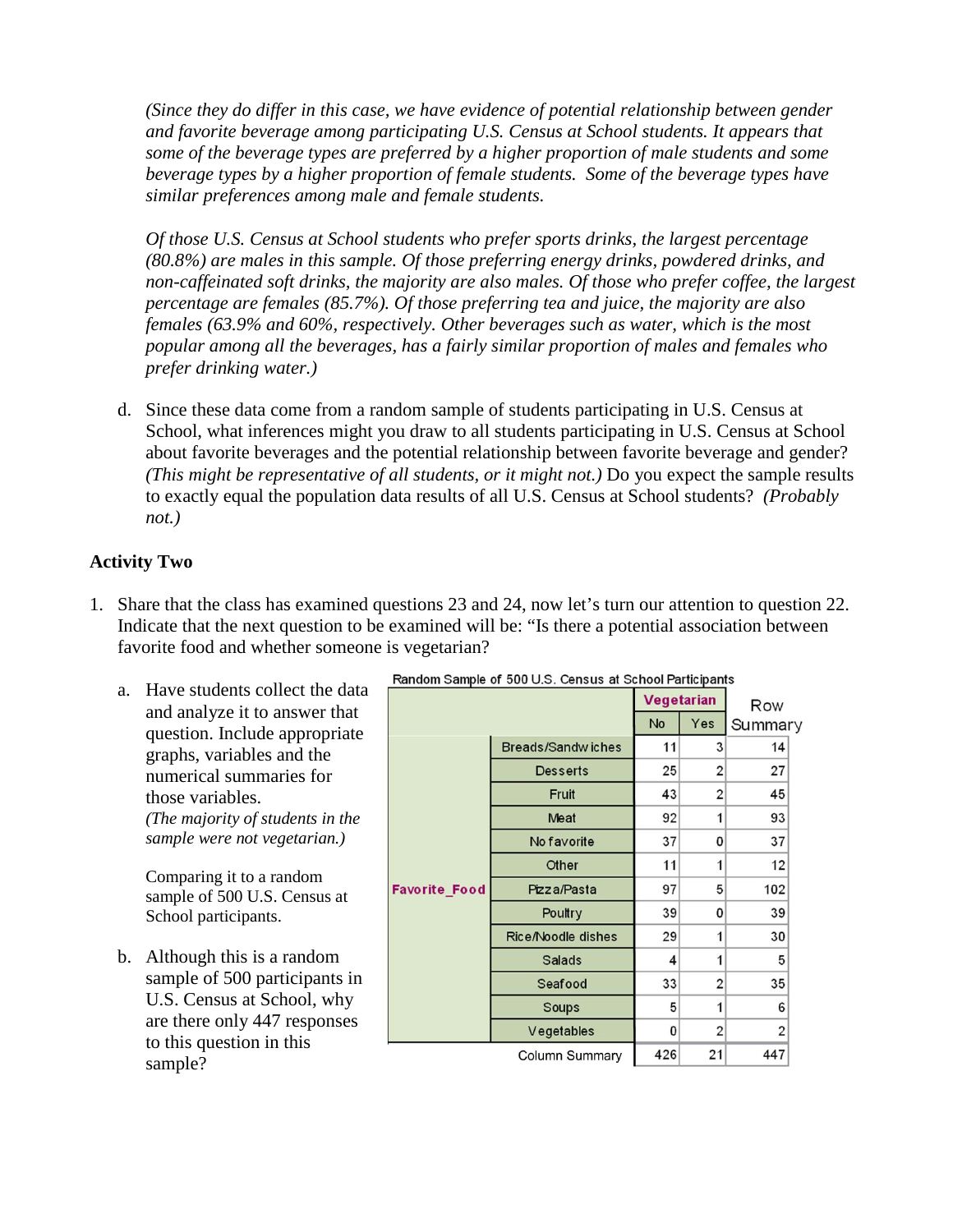

- c. There was one person who indicated that he/she is vegetarian, but that their favorite food category is meat. Any ideas why this happened? *(On the original question on the questionnaire, hamburgers are included with the meat category and perhaps this person likes vegetarian burgers. Or perhaps this person mistakenly put either vegetarian or meat or does not understand what vegetarian means.)*
- d. There were two individuals who indicate they are vegetarian, but that their favorite food category is seafood. Please comment on this. Because there are many more non-vegetarians than vegetarians in this sample (426 versus 21), we need to be careful comparing the frequencies of vegetarian/non-vegetarian across the favorite food categories. It is more meaningful to compare percentages than frequencies in this case to investigate a possible association between favorite food and whether a student is a vegetarian .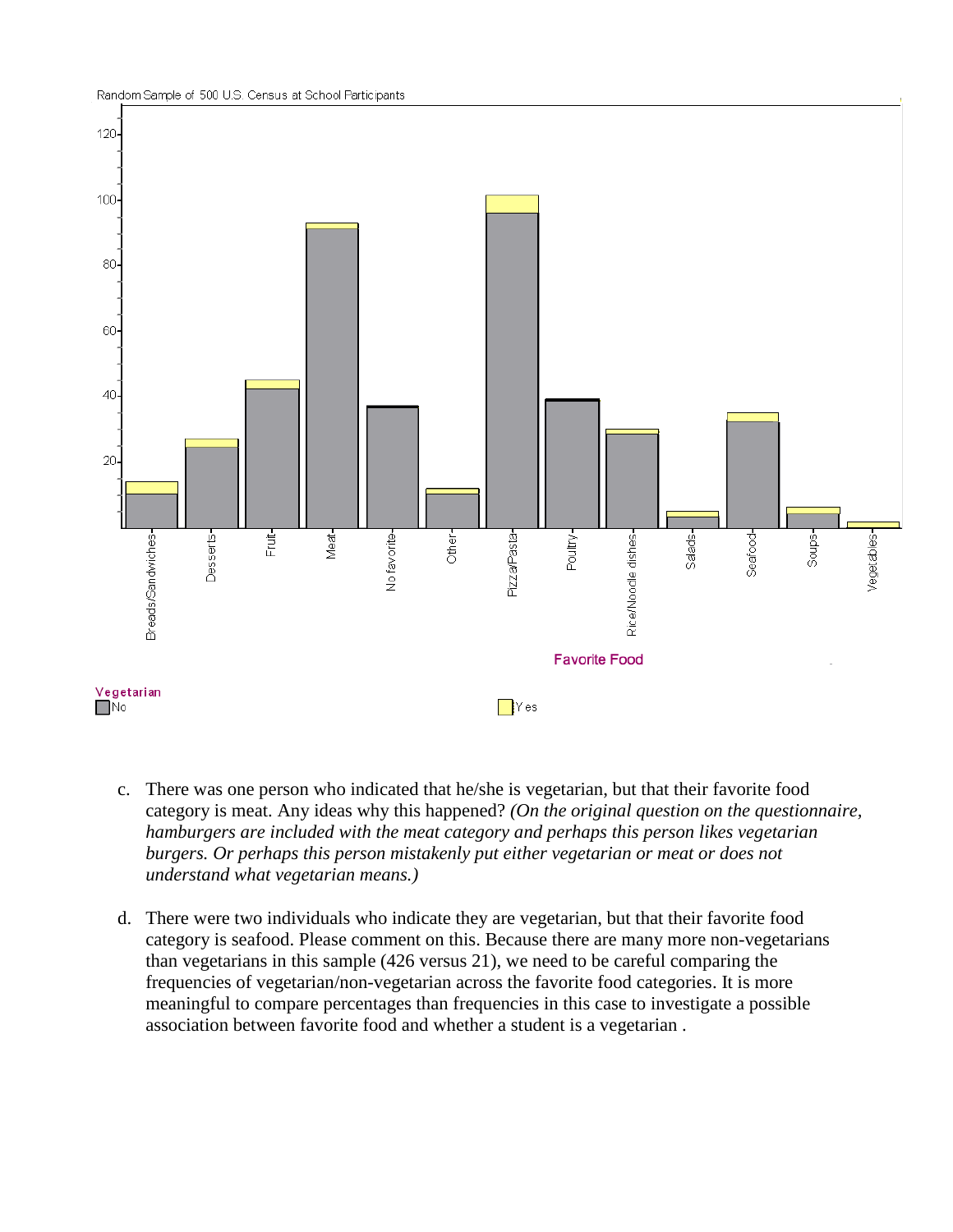#### Random Sample of 500 U.S. Census at School Participants

|                      |                          | Vegetarian |         | Row     |
|----------------------|--------------------------|------------|---------|---------|
|                      |                          | No         | Yes     | Summary |
|                      | <b>Breads/Sandwiches</b> | 78.5714    | 21.4286 | 100     |
|                      | <b>Desserts</b>          | 92.5926    | 7.40741 | 100     |
|                      | Fruit                    | 95.5556    | 4.44444 | 100     |
|                      | Meat                     | 98.9247    | 1.07527 | 100     |
|                      | No favorite              | 100        | 0       | 100     |
|                      | Other                    | 91.6667    | 8.33333 | 100     |
| <b>Favorite Food</b> | Pizza/Pasta              | 95.098     | 4.90196 | 100     |
|                      | Poultry                  | 100        | 0       | 100     |
|                      | Rice/Noodle dishes       | 96.6667    | 3.33333 | 100     |
|                      | <b>Salads</b>            | 80         | 20      | 100     |
|                      | Seafood                  | 94.2857    | 5.71429 | 100     |
|                      | Soups                    | 83.3333    | 16.6667 | 100     |
|                      | Vegetables               | 0          | 100     | 100     |
|                      | <b>Column Summary</b>    | 95.302     | 4.69799 | 100     |

Random Sample of 500 U.S. Census at School Participants



getarian in the contract of the contract of the contract of the contract of the contract of the contract of the contract of the contract of the contract of the contract of the contract of the contract of the contract of th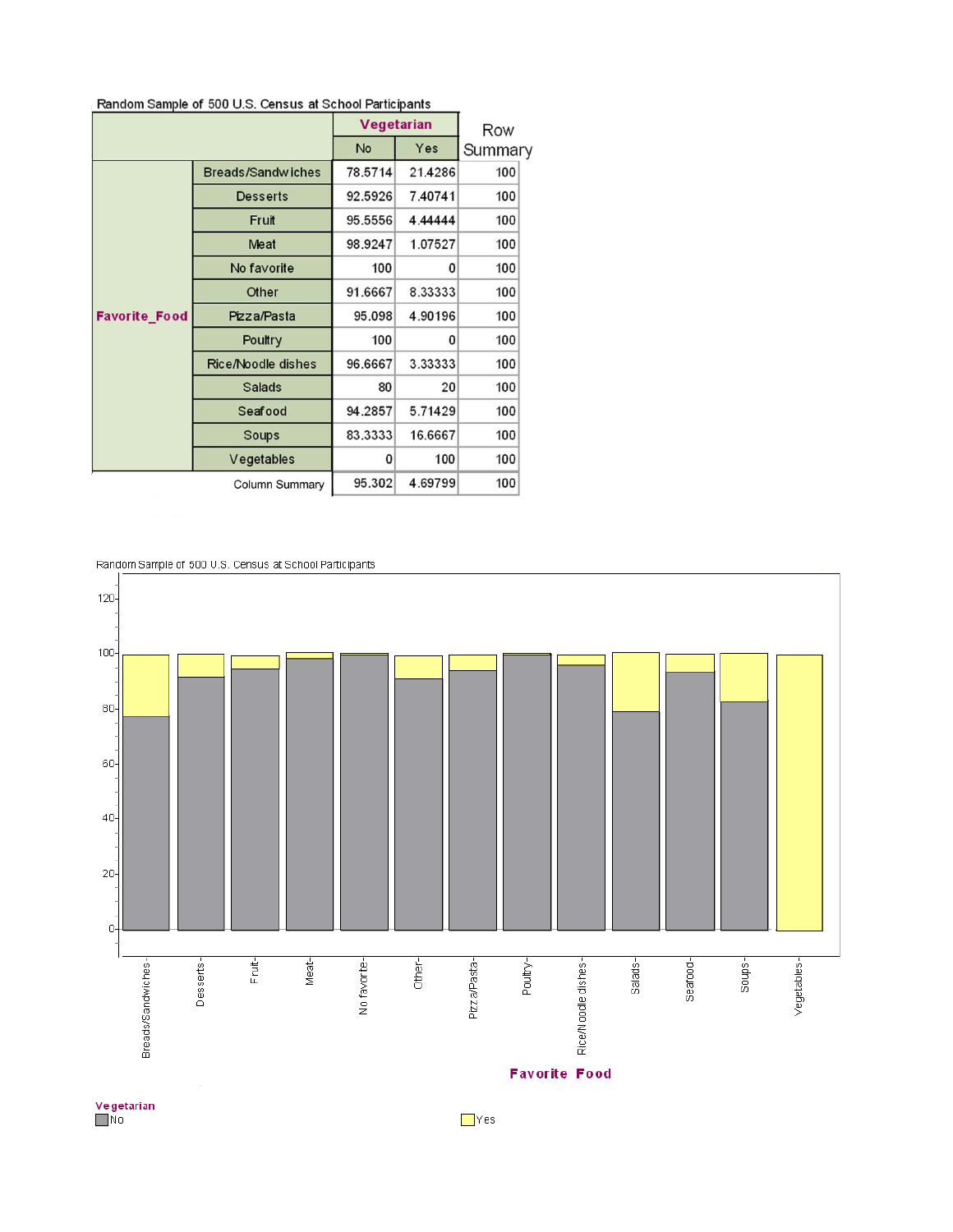(Since the vegetarian percentages do differ in this case, we have evidence of potential relationship between favorite food and whether someone is vegetarian among Census at School students.

- Of those students surveyed who prefer vegetables, the largest percentage (100%, though only 2 respondents) are vegetarians in this sample.
- Of those who prefer meat or poultry, the smallest percentages are vegetarian, which makes sense since vegetarians do not eat meat.
- The favorite food categories with the largest percentage of vegetarians indicating that was their favorite food category include vegetables, sandwiches, salads, and soups.
- 2. Discuss the results by asking:

"Since these data come from a random sample of students participating in U.S. Census at School, what inferences might you draw to all students participating in U.S. Census at School about favorite food categories and the potential relationship between favorite food and whether a student is vegetarian?"

"Do you expect the sample results to exactly equal the population data results of all U.S. Census at School students?

- 3. As an additional activity, take additional random samples of size 500 from the U.S. random sampler to get an idea about potential variability in the sample results and an idea about how much the results of a particular sample might different from the population of all Census at School students.
- 4. Discuss the results. Food favorites ask: "Did the food preferences surprise the class? Why or Why not?" *(Answers will vary.)*

"Who might like to have this information for your class and the whole school student body and why?"

*(School cafeteria manager - to plan breakfast and lunch menus, prevent food from being wasted, and invent alternatives for inventing new ways to improve the consumption of vegetables. School nurse, school wellness committee, and or nutritionists and dieticians - to analyze whether students are consuming balanced diets or not.* 

*Local stores selling snacks, and ready-to-eat foods – to know what to make available for purchase and advertise.*

*Local restaurants- to know what foods to promote and which ones to avoid selling. Etc.)*

"How and where do the favorite food preferences fit in the MyPlate food categories and on MyPlate? *(Answers will vary.)*

If the class's and school's preferences represented a meal what would the plate look like using a MyPlate diagram? Would it be balanced? Would it represent all food groups? (Answers will vary.) If you only ate your favorite foods would it be healthy?

"Comparing your class/school's preferences with U.S. results and international results are there cultural differences?" *(Answers will vary.)*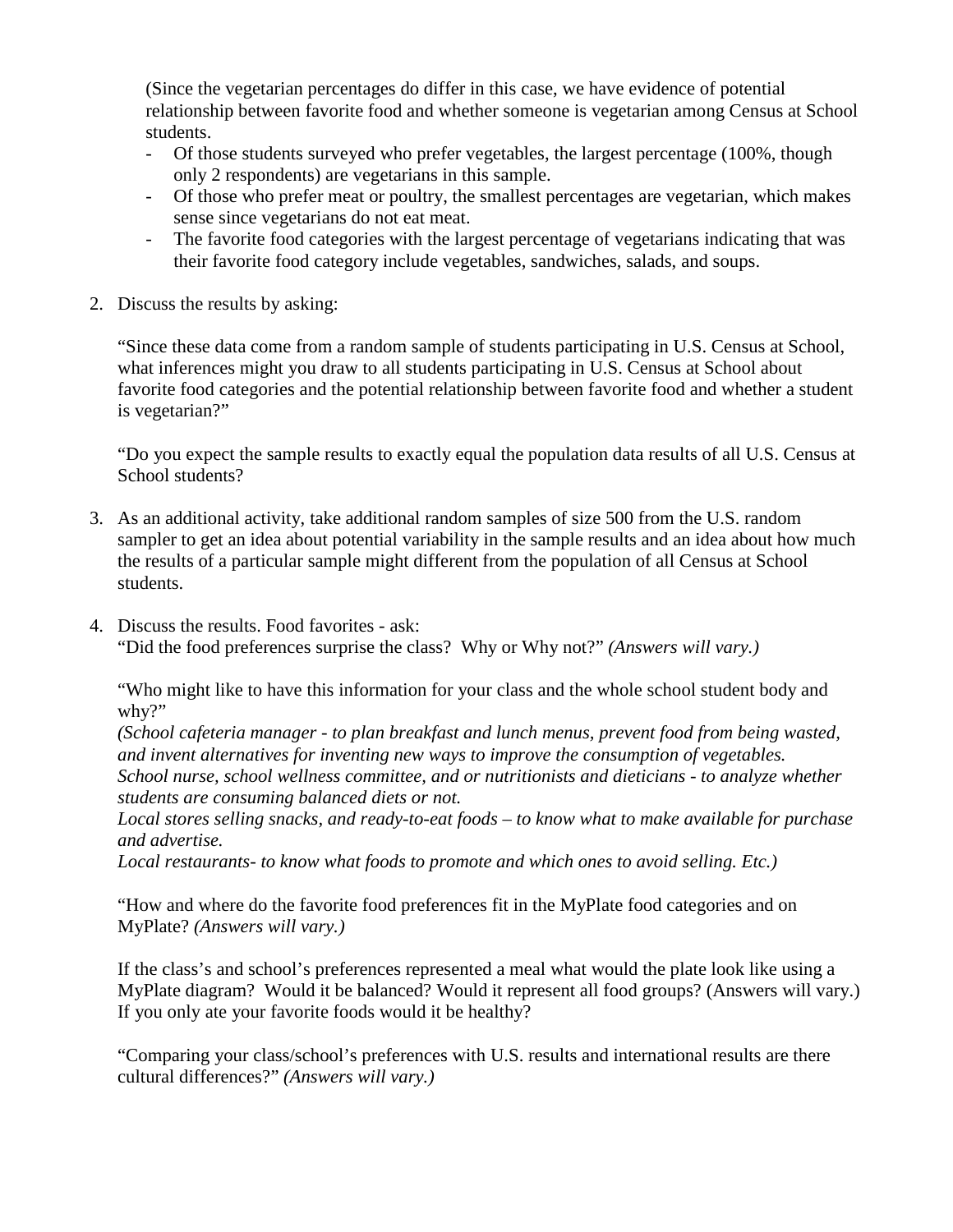"Are the favorite foods of students across the U.S. or from other countries more balanced as to food categories or representing an even distribution on MyPlate?"

Beverage preferences ask:

"Did the beverage preferences surprise the class? Why or Why not?" *(Answers will vary.)*

"Who might like to have this information for your class and the whole school student body and why?"

*(School cafeteria manager, school nurse, school wellness committee, and or nutritionists and dieticians - to analyze whether students are consuming enough milk to build strong bones and teeth. If not to determine alternatives to increasing calcium in the students' diet.* 

*Local dairy farmers and processors - to assess milk consumption and plan marketing campaigns. Local restaurants stores and vending machine owners- to know what beverages to stock and which ones to avoid selling.* 

*Local dentists and doctors - to anticipate current and future health issues (osteoporosis, frequent bone fractures.*

*Sports coaches – to anticipate student athlete capabilities or potential problems. Etc.)*

"How do the favorite beverages preferences fit in the MyPlate dairy categories and on the MyPlate diagram? *(Answers will vary.)*

"Comparing your class/school's preferences with U.S. results and international results are there cultural differences?" *(Answers will vary.)*

"Are the favorite beverages of students across the U.S. or from other countries more balanced as to food categories or representing an even distribution on MyPlate?"

- 5. Discuss whether food groups and beverages underrepresented in the favorites data are consumed or not in the students' diets in sufficient quantities to meet food group guidelines and quantities or not. If not, brainstorm ways that those foods and beverages can be increased to help students have healthy diets.
- 6. Select a single food and a single beverage from the preferences. Research what components make up that food, who grows or produces those components in the United States and/or internationally. Identify the 5 states and/or countries and estimate how many miles that foodstuff travels so that you can consume it. Use the census of agriculture information at [http://www.agcensus.usda.gov](http://www.agcensus.usda.gov/) to and world production reports by commodity at<http://www.fas.usda.gov/report.asp> begin your search. You may also use information found at your state Department of Agriculture. Write a report explaining those details and design a solution to reduce the number of miles by the choices you make in choosing suppliers.

## **Evaluation Options:**

- 1. Assess student's successful completion of the activities, appropriate choices of graphs to represent data, accurate analysis, interpretation and justification of data.
- 2. Pose this question to students: "Imagine that the whole school is planning an end-of –the year celebration to honor students successfully completing the school year. You are serving on the planning committee and you need to address these issues: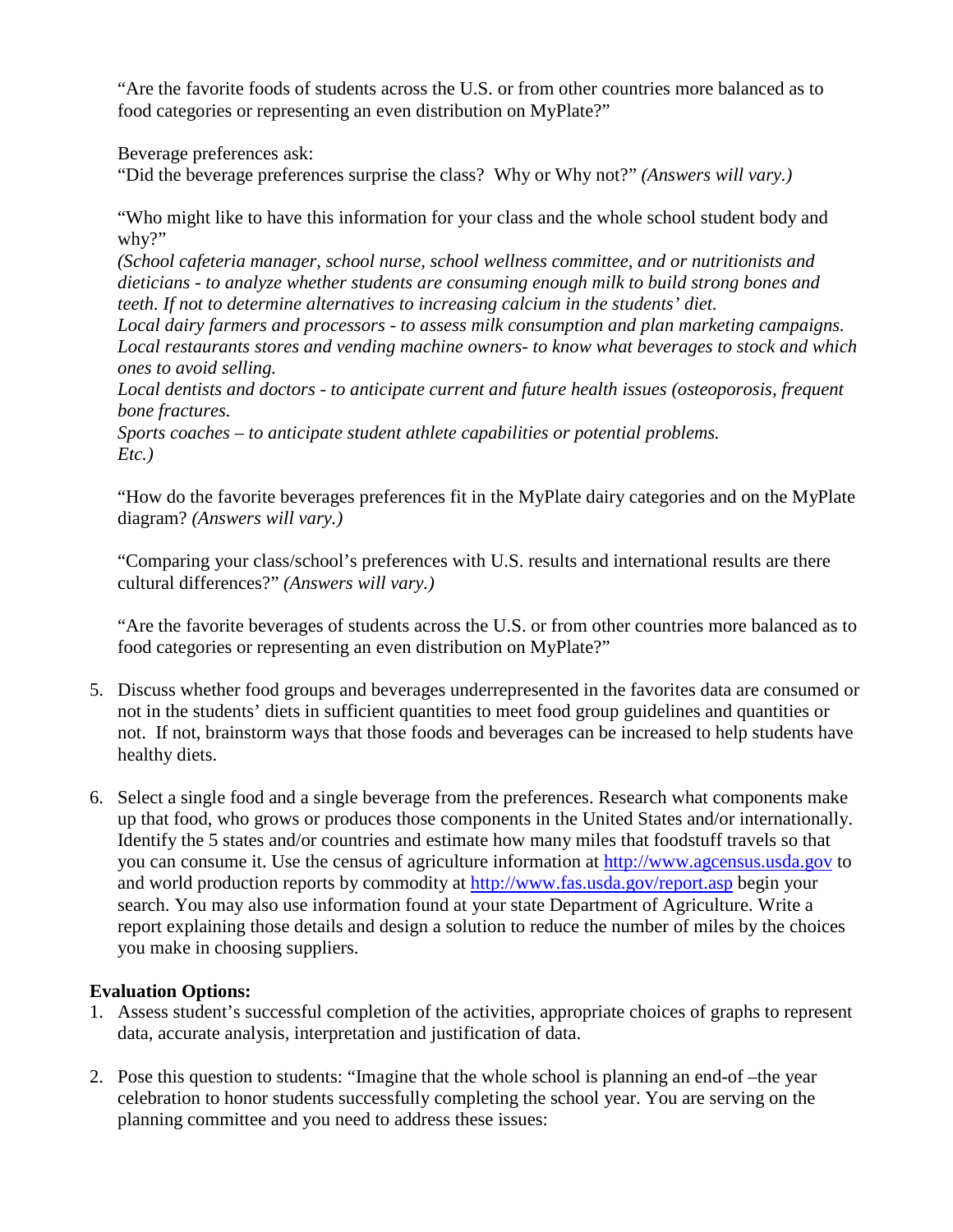-Use the information learned in this lesson to plan the foods and beverages purchased for the event and the numbers of each that will be needed for your class and the rest of the school. Favorite foods and beverages will be served to reward the students.

-What plans will need to be made for the vegetarian students and how many foods and beverages will need to be made available for those students.

-Two of the planning committee members want the event to include taking the students fishing and serving the fish they catch as a major food for the event. Is this a good idea? Why or why not? -Another member of the committee wants vegetables from the school garden to be served? Is this a good idea? Why or why not?

- A local dairy processor will donate all of the milk for the event if there is a guarantee that it will be the only beverage served with the meal. Will you accept the offer? Why or why not? If not, can you propose a compromise that will be acceptable?

-Other local food producers want to participate by making food donations. Which food providers should you accept donations from to meet food preferences?

3. Assess the research report, analysis of information, accuracy of information, and conclusions the students arrived at to reduce the number of miles that foodstuffs travel.

#### **Extensions or Variations:**

- 1. As an additional activity for the beverage preference question, you might take additional random samples of size 500 from the U.S. random sampler to get an idea about potential variability in the sample results and an idea about how much the results of a particular sample might different from the population of all Census at School students.
- 2. Identify what local foods might be student food favorites that could be purchased by the school cafeteria to improve student nutrition, help the local economy, and make students happy with their school lunch program.
- 3. Have students identify what questions need to be created on a new survey to provide more specific information to those who may need more detailed insight.

#### **Resources and Credits:**

Census of Agriculture Information, National Agricultural Statistics Service, United States Department of Agriculture [http://www.agcensus.usda.gov](http://www.agcensus.usda.gov/) .

Census at School, American Statistics Association,<http://www.amstat.org/censusatschool/>.

My Plate, United States Department of Agriculture<http://www.choosemyplate.gov/>

World Production Reports, Foreign Agricultural Service, United States Department of Agriculture <http://www.fas.usda.gov/report.asp>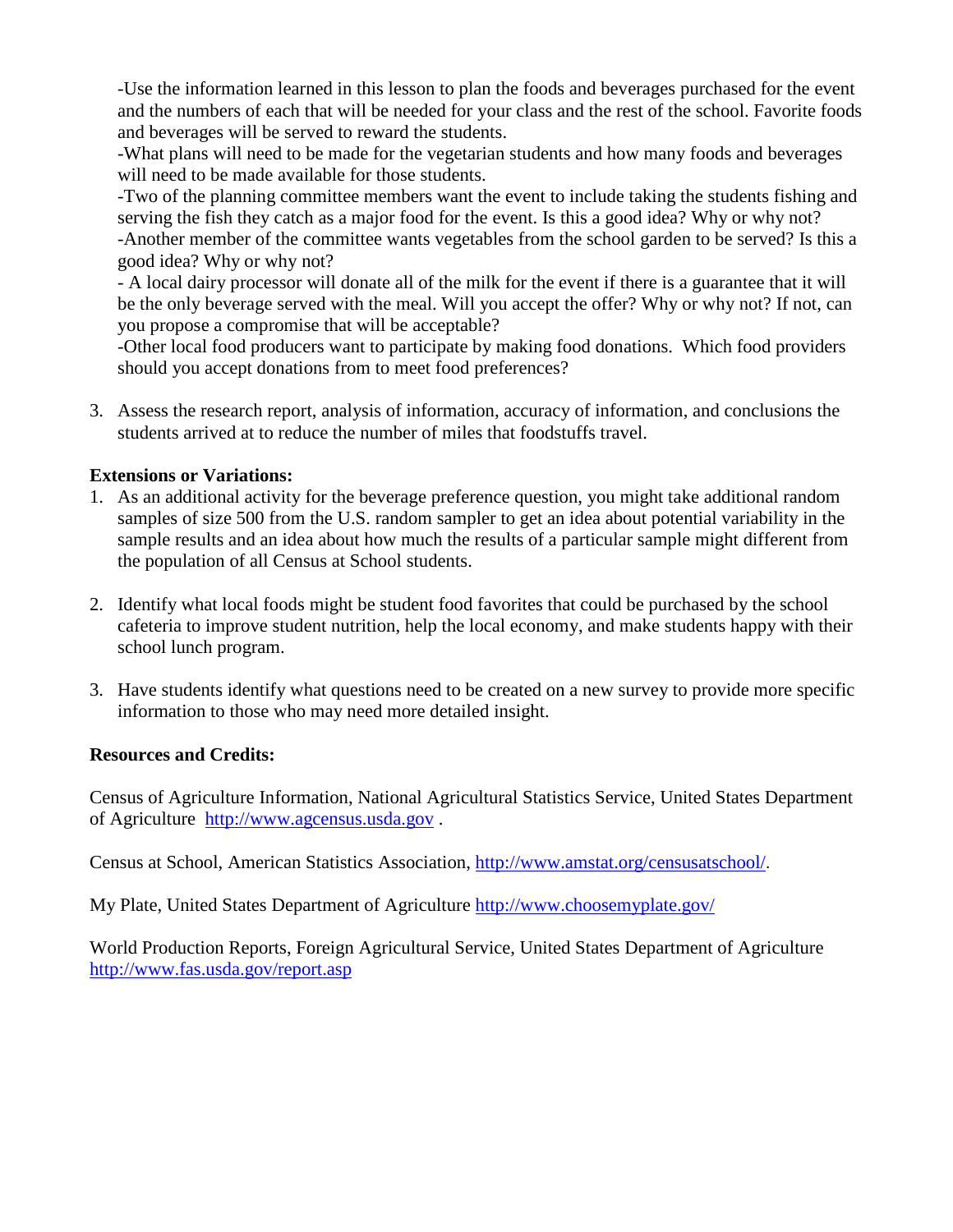# **Common Core Standards Addressed**

| <b>Common Core Standards - Mathematics</b>                   |                                                                                                   |  |  |  |
|--------------------------------------------------------------|---------------------------------------------------------------------------------------------------|--|--|--|
| $5.MD -$                                                     | Convert among different-sized standard measurement units within a given measurement system        |  |  |  |
| 1                                                            | (e.g., convert 5 cm to 0.05 m), and use these conversions in solving multi-step, real world       |  |  |  |
|                                                              | problems.                                                                                         |  |  |  |
| $6SP-1$                                                      | Develop understanding of statistical variability.                                                 |  |  |  |
|                                                              | Recognize a statistical question as one that anticipates variability in the data related to the   |  |  |  |
|                                                              | question and accounts for it in the answers. For example, "How old am I?" is not a statistical    |  |  |  |
|                                                              | question, but "How old are the students in my school?" is a statistical question because one      |  |  |  |
|                                                              | anticipates variability in students' ages.                                                        |  |  |  |
| $6SP-2$                                                      | Understand that a set of data collected to answer a statistical question has a distribution which |  |  |  |
|                                                              | can be described by its center, spread, and overall shape.                                        |  |  |  |
| $6SP-3$                                                      | Recognize that a measure of center for a numerical data set summarizes all of its values with a   |  |  |  |
|                                                              | single number, while a measure of variation describes how its values vary with a single number.   |  |  |  |
| $\overline{6}SP-4$                                           | Display numerical data in plots on a number line, including dot plots, histograms, and box plots. |  |  |  |
| $6SP - 5$                                                    | Summarize numerical data sets in relation to their context, such as by:                           |  |  |  |
|                                                              | a. Reporting the number of observations.                                                          |  |  |  |
|                                                              | b. Describing the nature of the attribute under investigation, including how it was measured and  |  |  |  |
|                                                              | its units of measurement.                                                                         |  |  |  |
| $7RP-3$                                                      | Use proportional relationships to solve multistep ratio and percent problems. Examples: simple    |  |  |  |
|                                                              | interest, tax, markups and markdowns, gratuities and commissions, fees, percent increase and      |  |  |  |
|                                                              | decrease, percent error.                                                                          |  |  |  |
| $7SP-1$                                                      | Understand that statistics can be used to gain information about a population by examining a      |  |  |  |
|                                                              | sample of the population; generalizations about a population from a sample are valid only if the  |  |  |  |
|                                                              | sample is representative of that population. Understand that random sampling tends to produce     |  |  |  |
|                                                              | representative samples and support valid inferences.                                              |  |  |  |
| $8SP-4$                                                      | Understand that patterns of association can also be seen in bivariate categorical data by         |  |  |  |
|                                                              | displaying frequencies and relative frequencies in a two-way table. Construct and interpret a     |  |  |  |
|                                                              | two-way table summarizing data on two categorical variables collected from the same subjects.     |  |  |  |
|                                                              | Use relative frequencies calculated for rows or columns to describe possible association          |  |  |  |
|                                                              | between the two variables. For example, collect data from students in your class on whether or    |  |  |  |
|                                                              | not they have a curfew on school nights and whether or not they have assigned chores at home.     |  |  |  |
|                                                              | Is there evidence that those who have a curfew also tend to have chores?                          |  |  |  |
|                                                              | Common Core Standards English Language Arts - Reading: Informational Text                         |  |  |  |
| RI.5.7                                                       | Draw on information from multiple print or digital sources, demonstrating the ability to locate   |  |  |  |
|                                                              | an answer to a question quickly or to solve a problem efficiently.                                |  |  |  |
| RI.6.7                                                       | Integrate information presented in different media or formats (e.g., visually, quantitatively) as |  |  |  |
|                                                              | well as in words to develop a coherent understanding of a topic or issue.                         |  |  |  |
| <b>Common Core Standards English Language Arts - Writing</b> |                                                                                                   |  |  |  |
| W.5.7                                                        | Conduct short research projects to answer a question (including a self-generated question),       |  |  |  |
| W.6.7                                                        | drawing on several sources and generating additional related, focused questions that allow for    |  |  |  |
| W.7.7                                                        | multiple avenues of exploration.                                                                  |  |  |  |
| W.8.7                                                        |                                                                                                   |  |  |  |
| W.5.9                                                        | Draw evidence from literary or informational texts to support analysis, reflection, and research. |  |  |  |
| W.6.9                                                        |                                                                                                   |  |  |  |
| W.7.9                                                        |                                                                                                   |  |  |  |
| W.8.9                                                        |                                                                                                   |  |  |  |
|                                                              | <b>Common Core Standards English Language Arts Speaking and Listening</b>                         |  |  |  |
| SL.5.1                                                       | Engage effectively in a range of collaborative discussions (one-on-one, in groups, and teacher-   |  |  |  |
| SL.6.1                                                       | led) with diverse partners on grade 8 topics, texts, and issues, building on others' ideas and    |  |  |  |
| SL.7.1                                                       | expressing their own clearly.                                                                     |  |  |  |
| SL.8.1                                                       | Come to discussions prepared, having read or researched material under study; explicitly draw     |  |  |  |